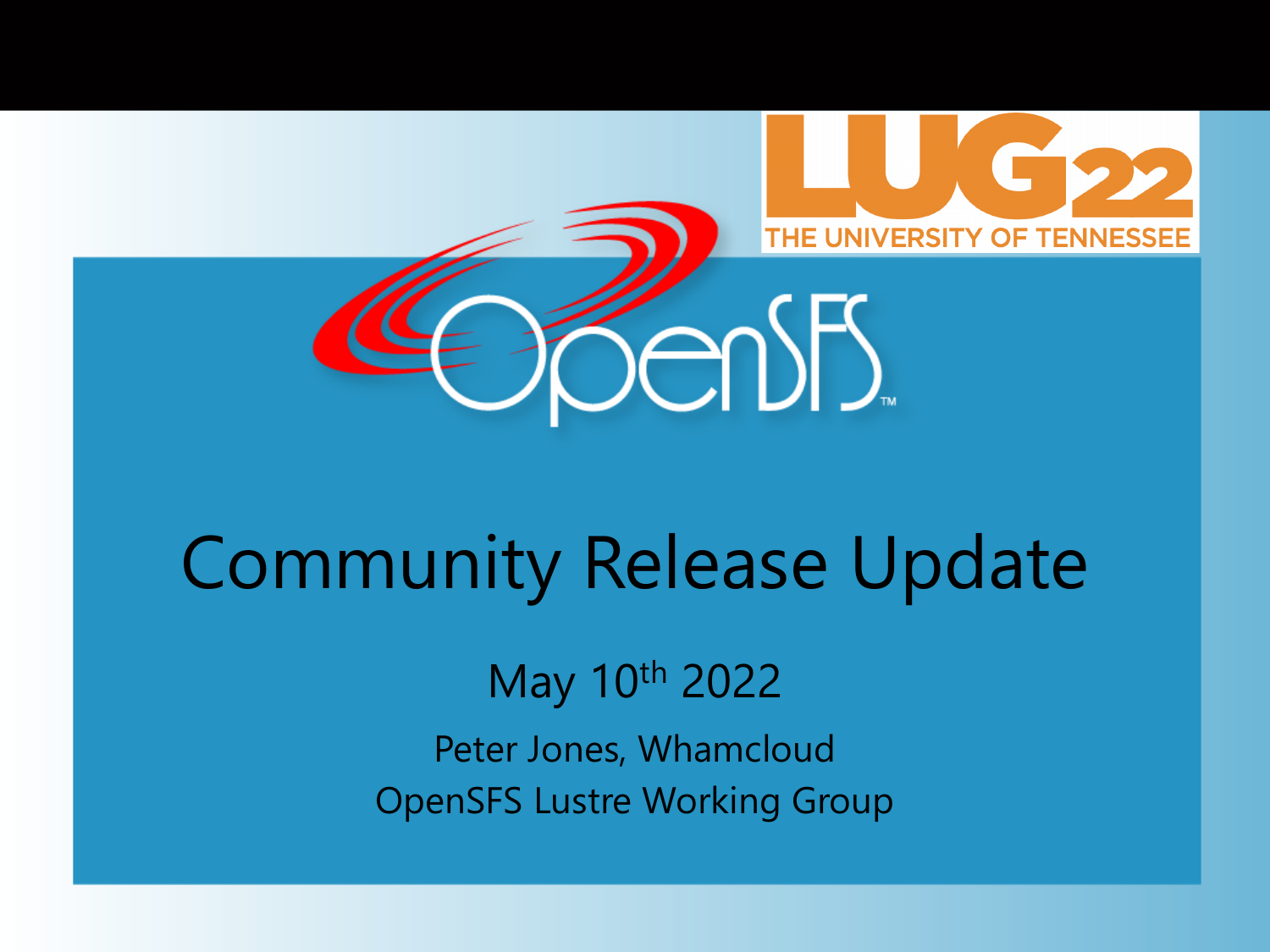# OpenSFS Lustre Workin

| • Has been operating as the forum for<br>collaboration on the community<br>releases for over a decade | $\bullet$ | LV<br>td<br>Fu         |  |
|-------------------------------------------------------------------------------------------------------|-----------|------------------------|--|
| • Led by Peter Jones (Whamcloud)<br>and Dustin Leverman (ORNL)                                        |           | ht<br>m                |  |
| • All welcome to attend and/or join<br>the mailing list                                               |           |                        |  |
| • For more information visit the wiki                                                                 |           |                        |  |
| · http://wiki.opensfs.org/Lustre_Worki<br>ng Group                                                    |           | 120<br>100<br>80<br>60 |  |
|                                                                                                       |           |                        |  |

- **20**
- 
- **0**

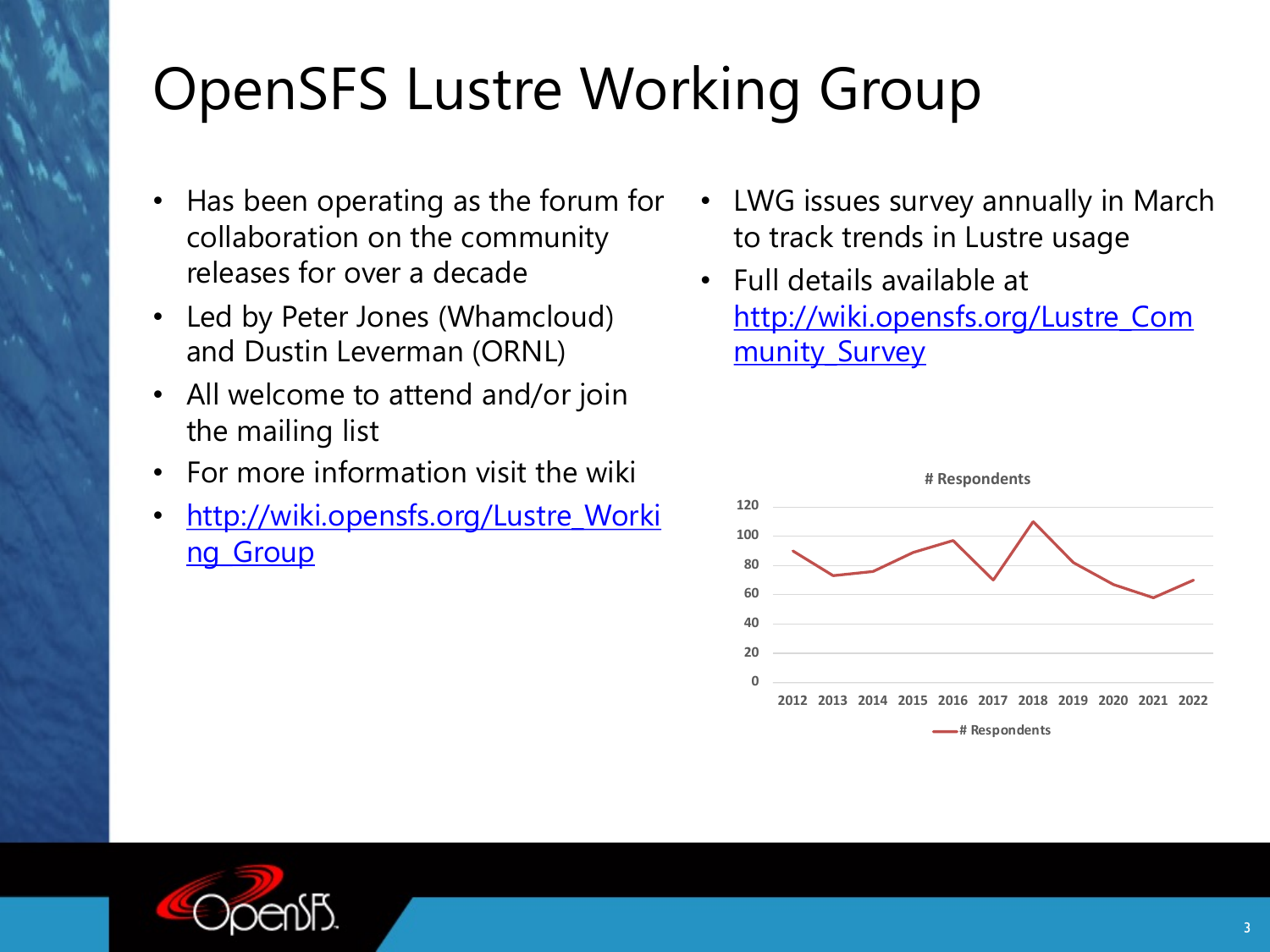## Community Survey – Support

**What best describes your Lustre support situation?**



• The survey reaches across the Lustre community

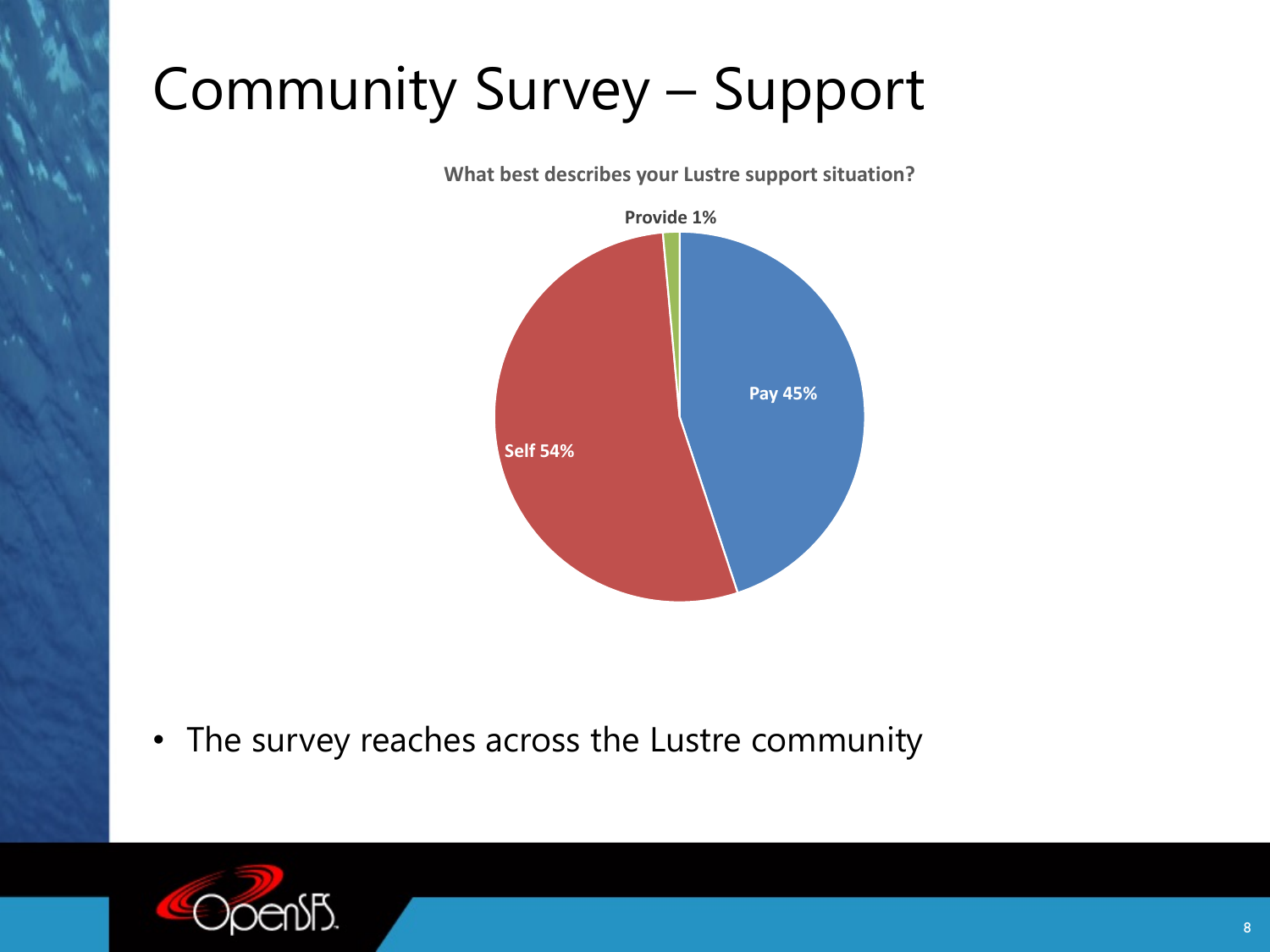## Community Survey – Primary Usage

**How would you characterize your primary usage of Lustre?**



- Diverse usage reported by the respondents
- AL/ML now the most common selection

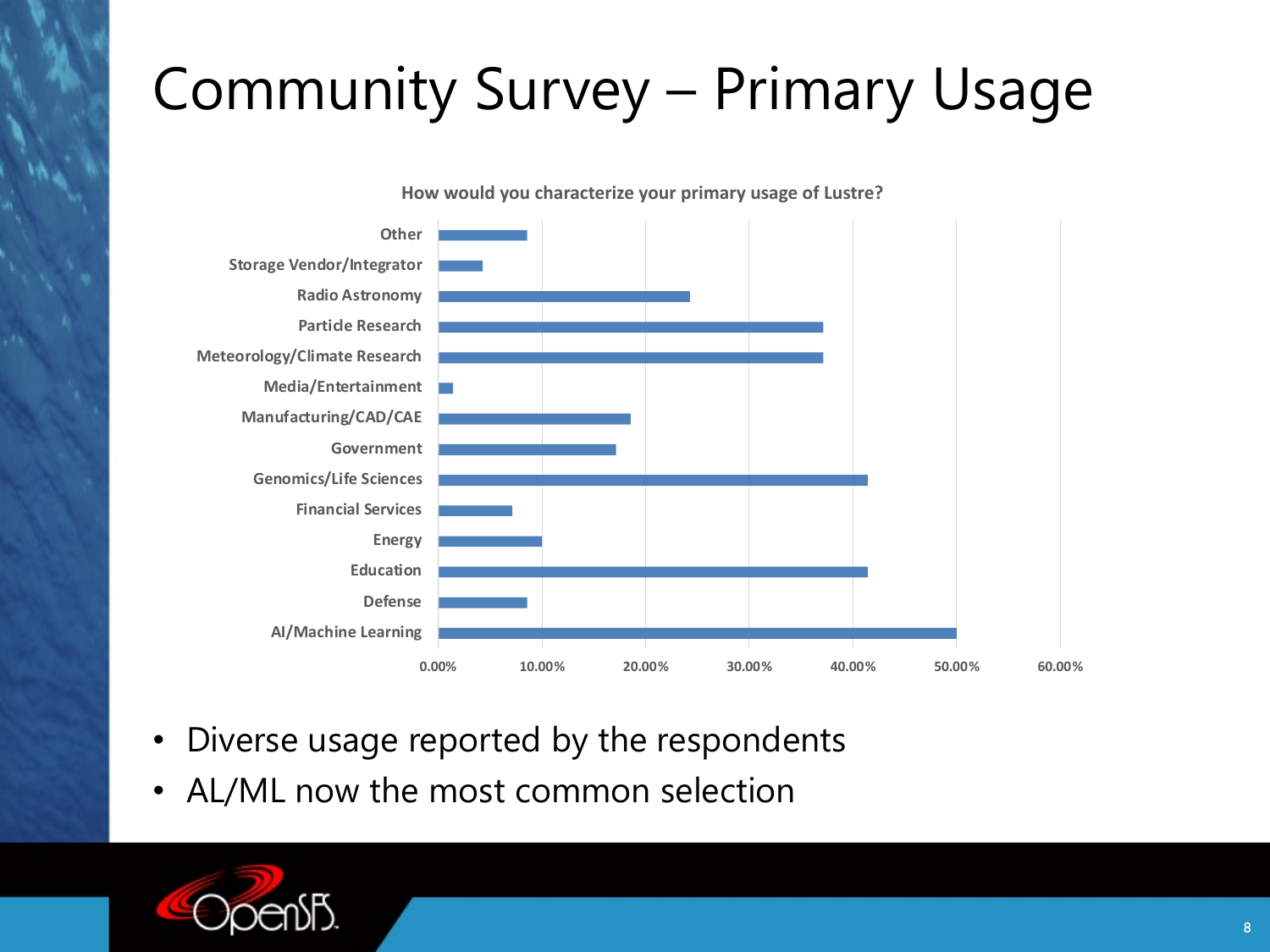# Community Survey – Lustre Versions



Majority of respondents using Lustre 2.12.x LTS in production Lustre 2.14 usage exceeds that of the former LTS release 2.10.x

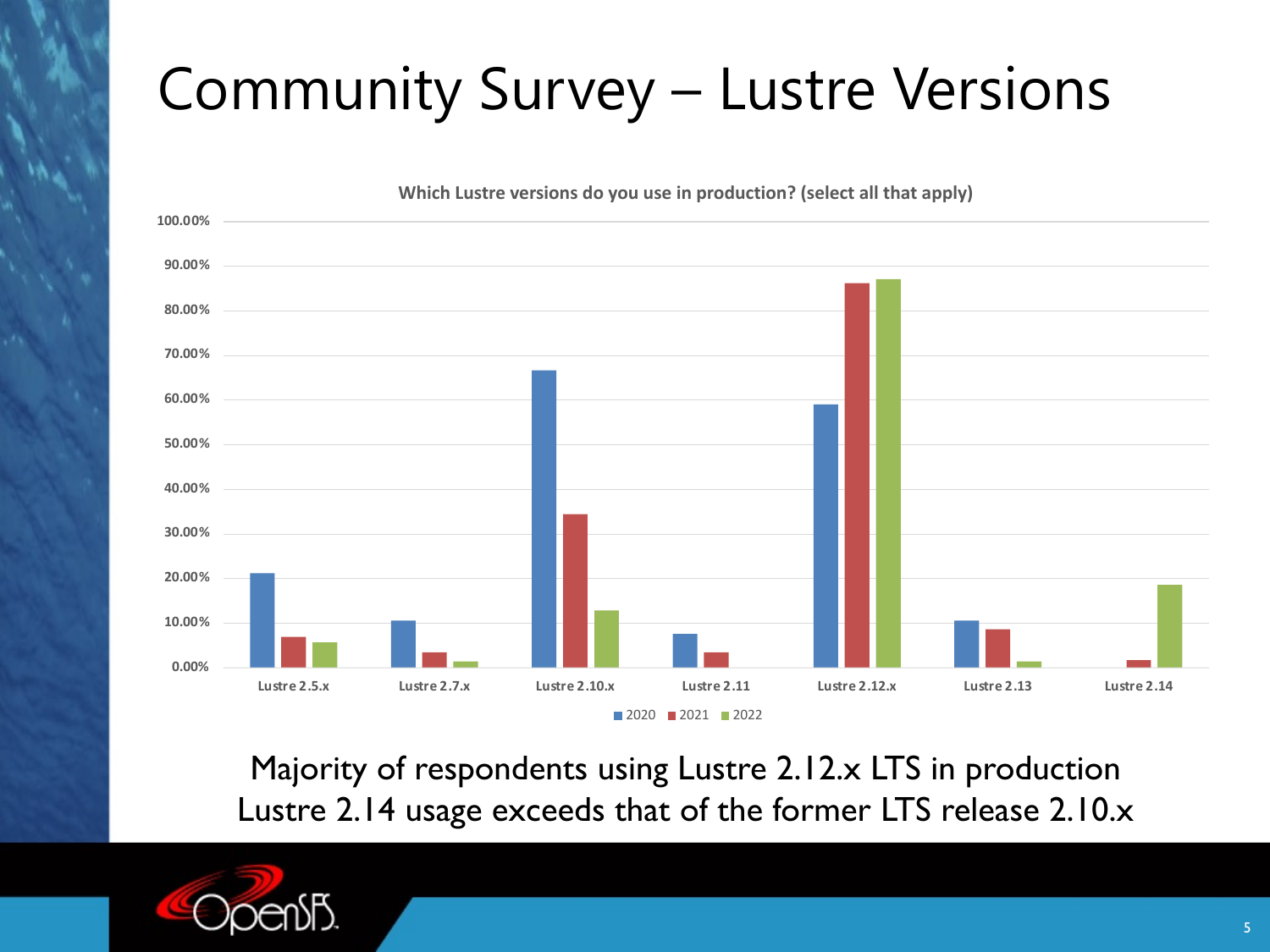#### Community Survey – LTS Transition

**How quickly do you plan to move to a Lustre 2.15.x LTS release?**



Significant numbers intend to be earlier adopters but most waiting for more data first

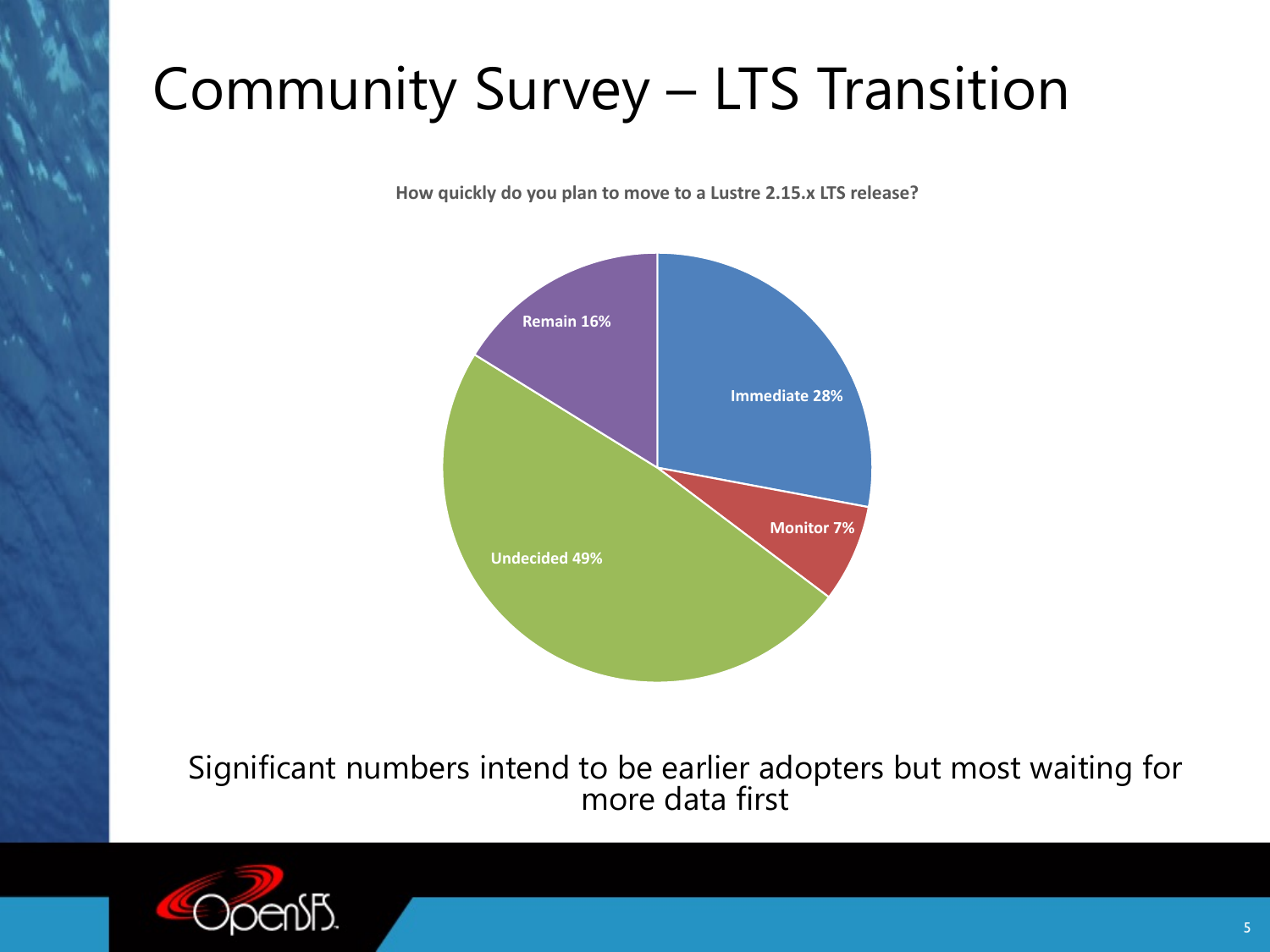#### Community Survey – Feature Usage

**Which of the following recent Lustre features do you plan to use in production within the coming year?**



#### Strong interest in PCC

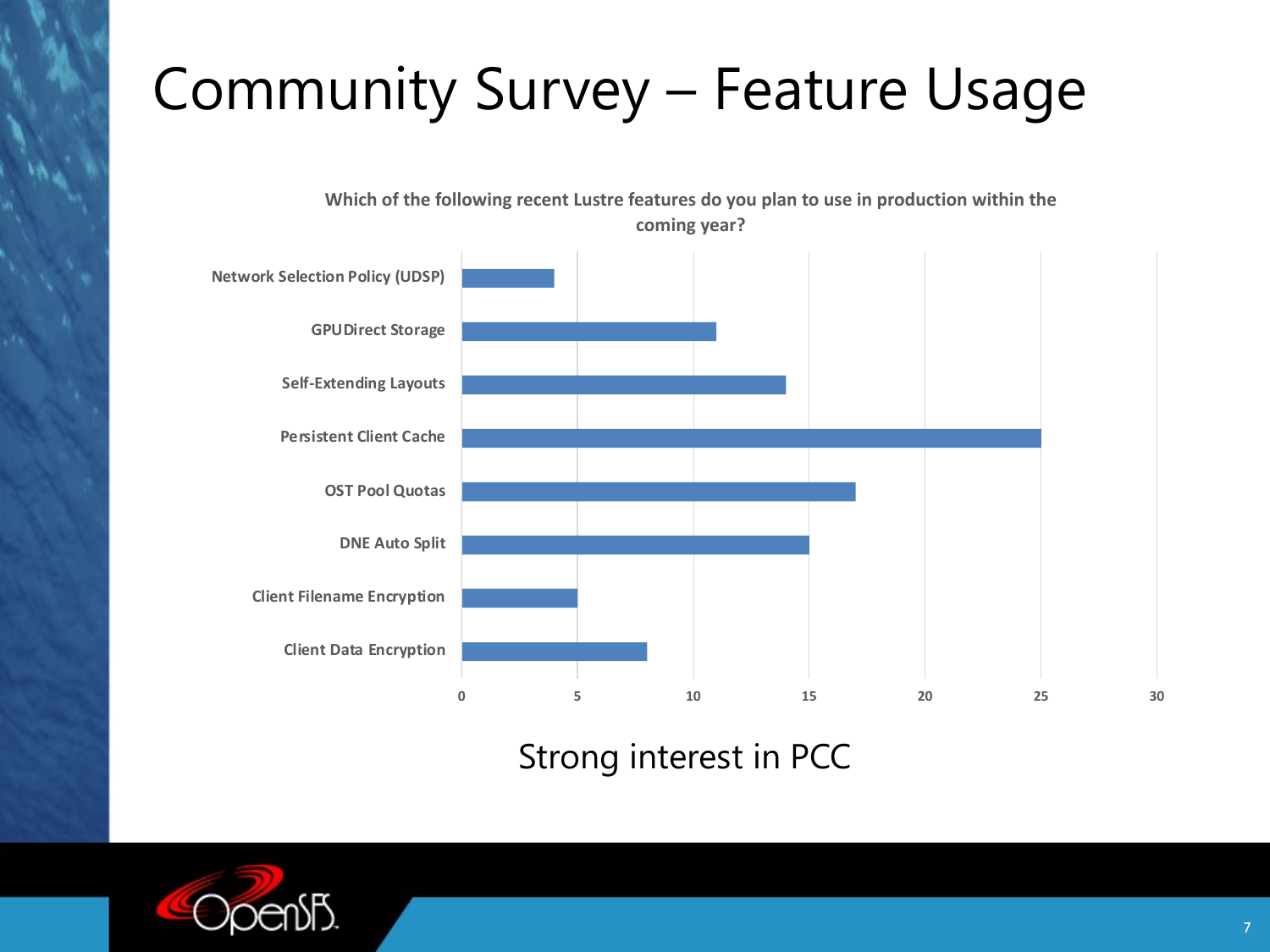#### Community Survey - Linux distros (servers)



RHEL/CentOS 7.x remains most widely-used Linux distribution for servers Starting to see some traction with RHEL 8.x

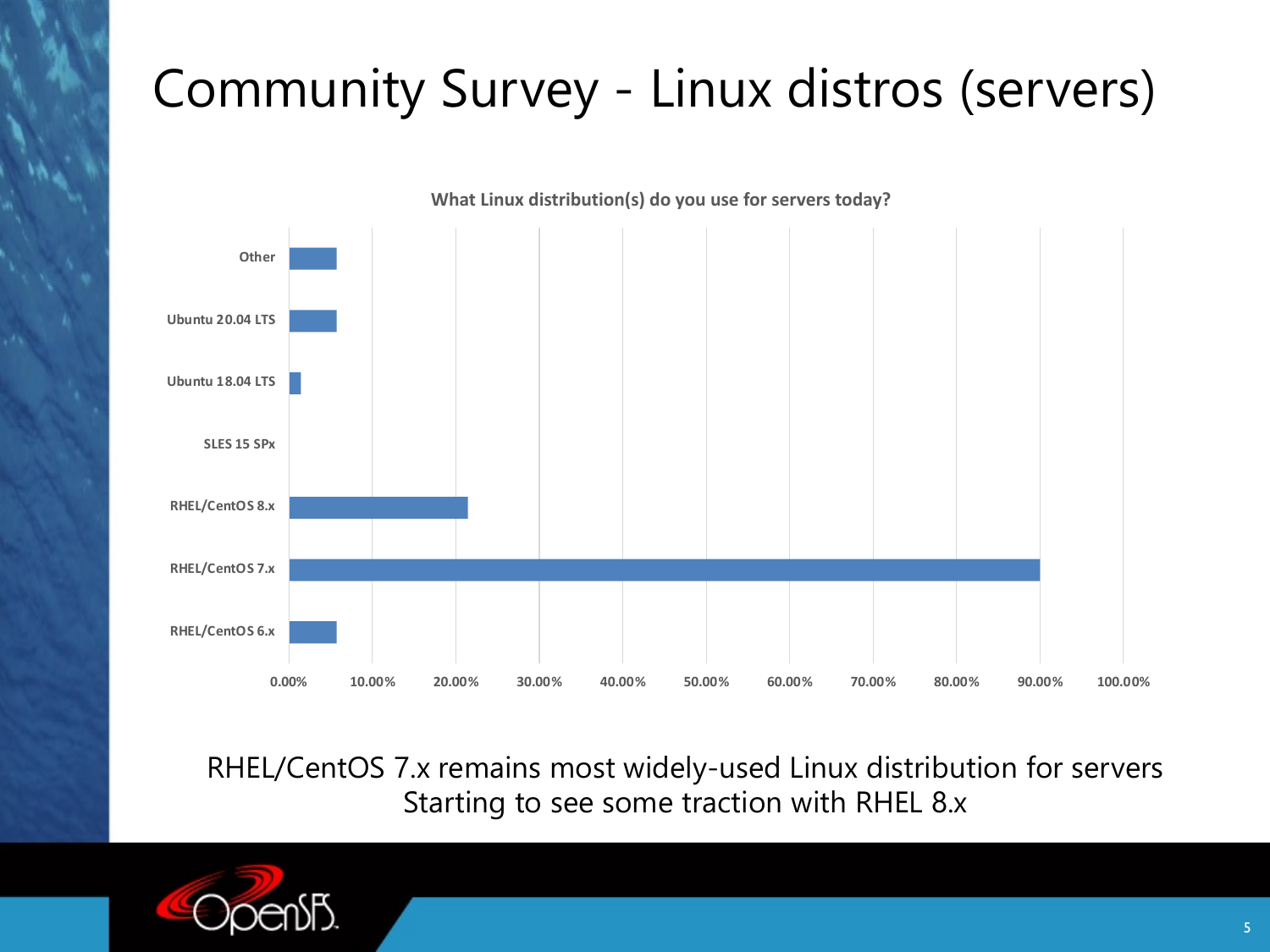#### Community Survey - Linux distros (clients)



**What Linux distribution(s) do you use for clients today?**

RHEL/CentOS 7.x remain most widely-used Linux distribution for clients Starting to see some traction with RHEL 8.x

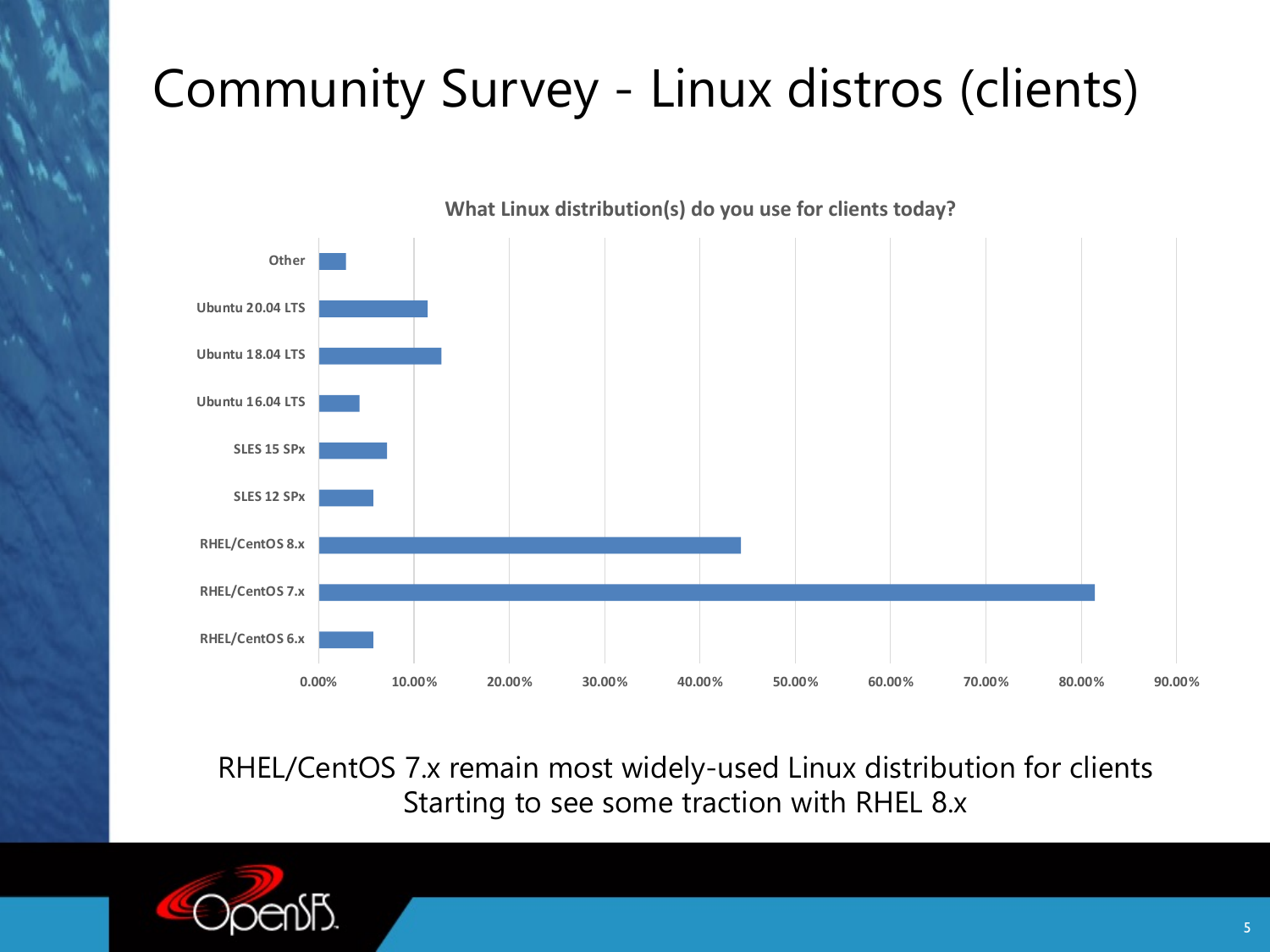# Community Survey - Analysis

- Expect to see strong adoption of Lustre 2.15.x in 2023 survey
	- Lustre 2.15.x LTS means that features in 2.13/14/15 will get more usage
- Responses about LWG/Lustre improvements discussed
	- Limited suggestions for LWG improvements
	- More feedback relating to Lustre improvements
		- Stability mentioned several times (mature feature set)
		- Support for newer ZFS versions on LTS branch
		- Adding/Removing Storage
		- Several comments about kernel patches / distro support

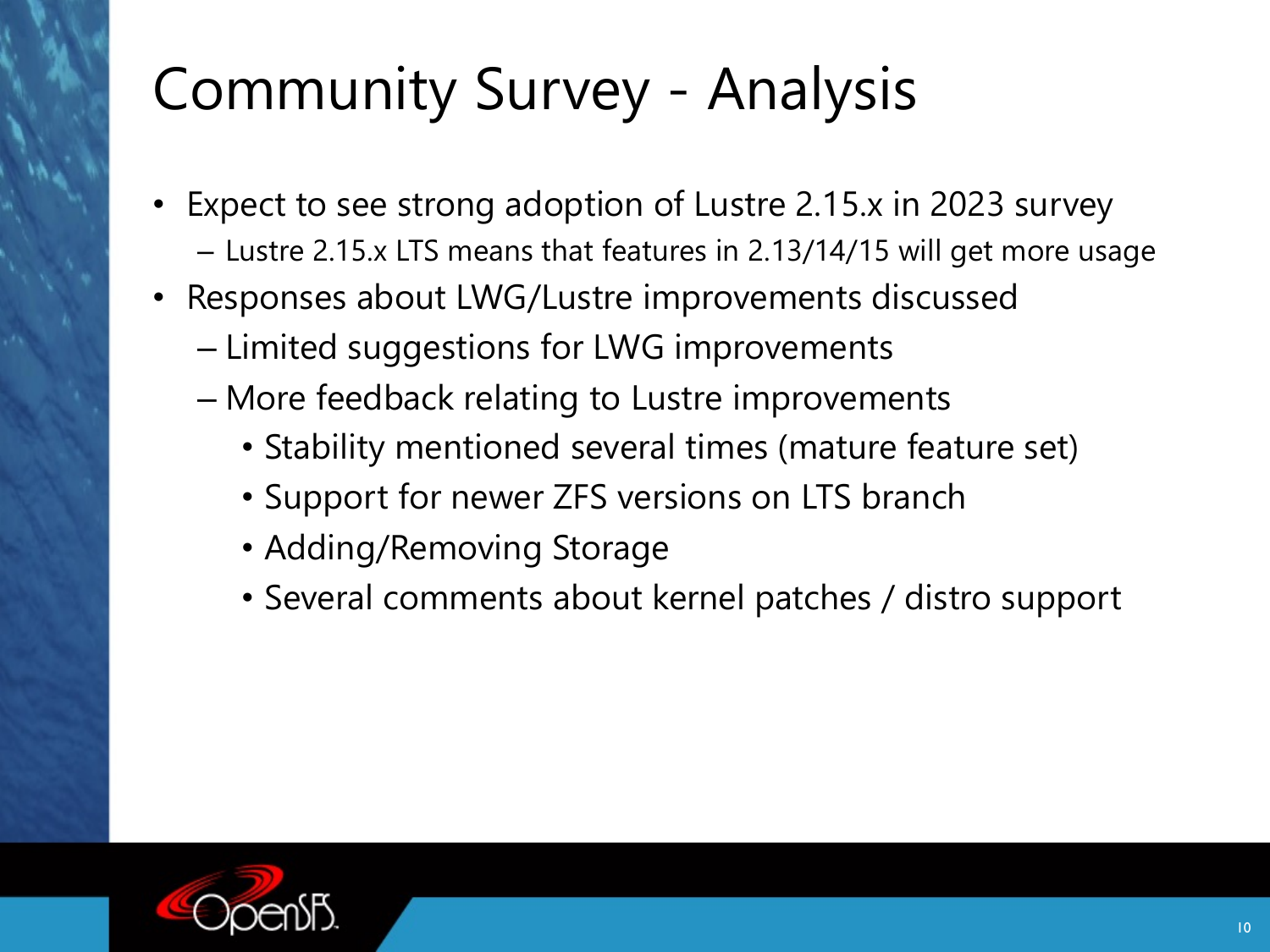#### Lustre 2.12.x LTS

- [Lustre 2.12.8 went GA late Dec](http://wiki.lustre.org/Lustre_2.12.8_Changelog)
	- http://wiki.lustre.org/Lustre\_2.12.8\_Changelog
- Lustre 2.12.9 will come out shortly to

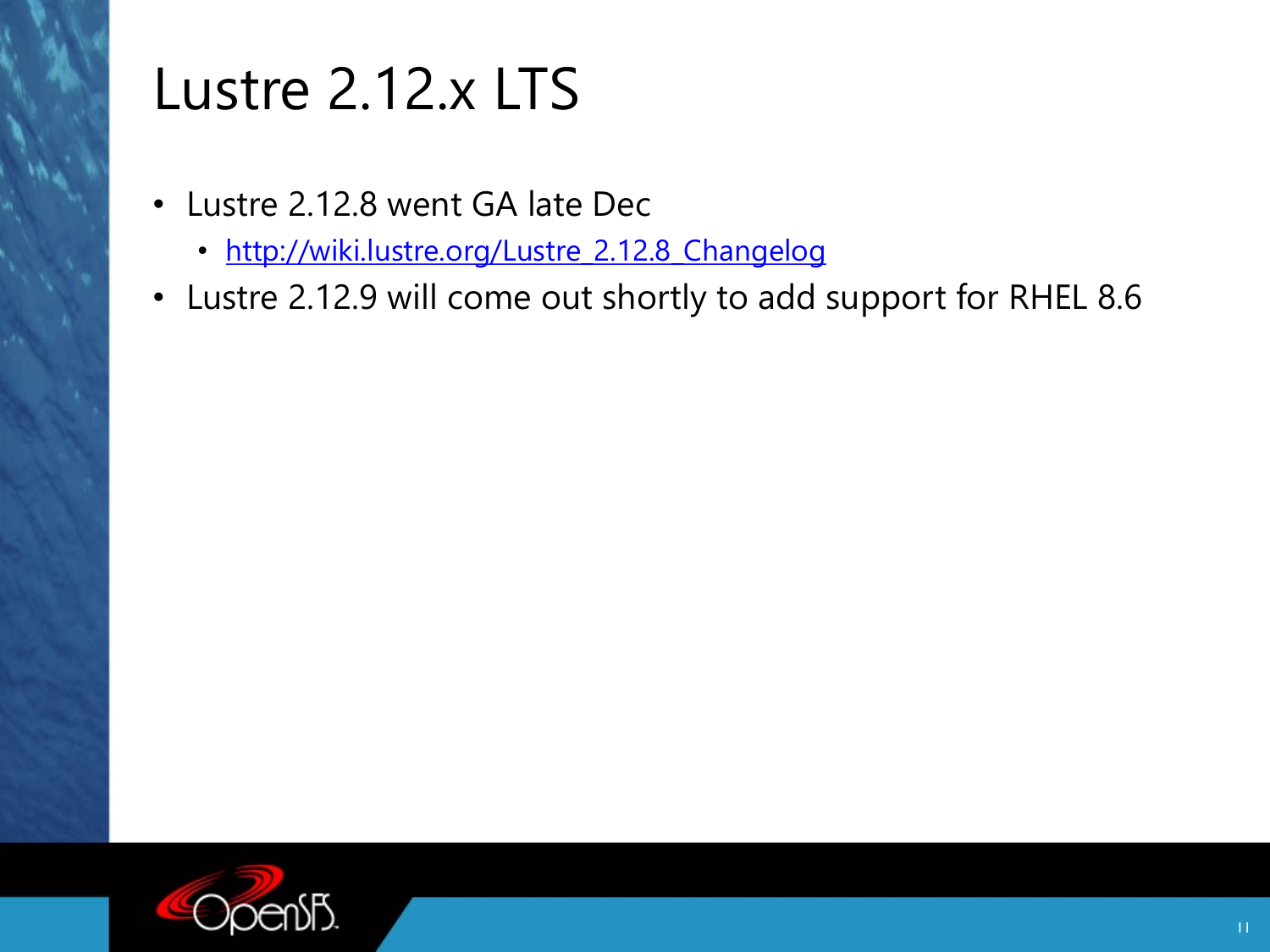

#### Lustre 2.15.x

- Trying to find fixes for the last couple [coming days and hopefully will be](http://wiki.lustre.org/Release_2.15.0) the
	- § http://wiki.lustre.org/Release\_2.15.0
	- RHEL 8.5 servers/clients
	- RHEL 8.5/SLES15 SP3/Ubuntu 20.04
- Interop/upgrades from 2.14 and
- Features in the release
	- Network Selection Policy (UDSP) (L
	- Client Filename Encryption (LU-137
	- GPU Direct Storage (LU-14798)
- B2\_15 branch created and will be releases

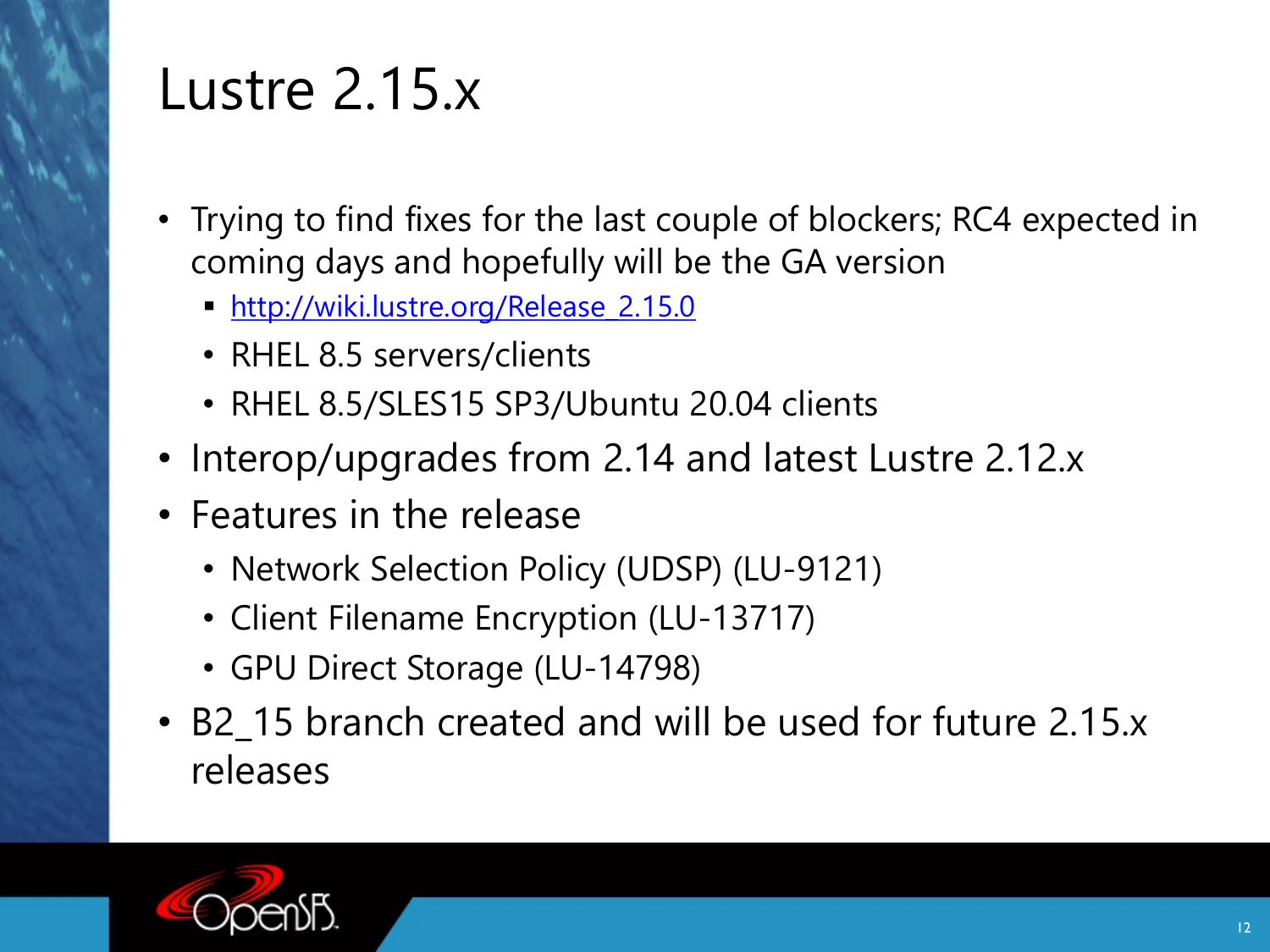## Lustre 2.15 Contribution



Data courtesy of Source: https://git.wh

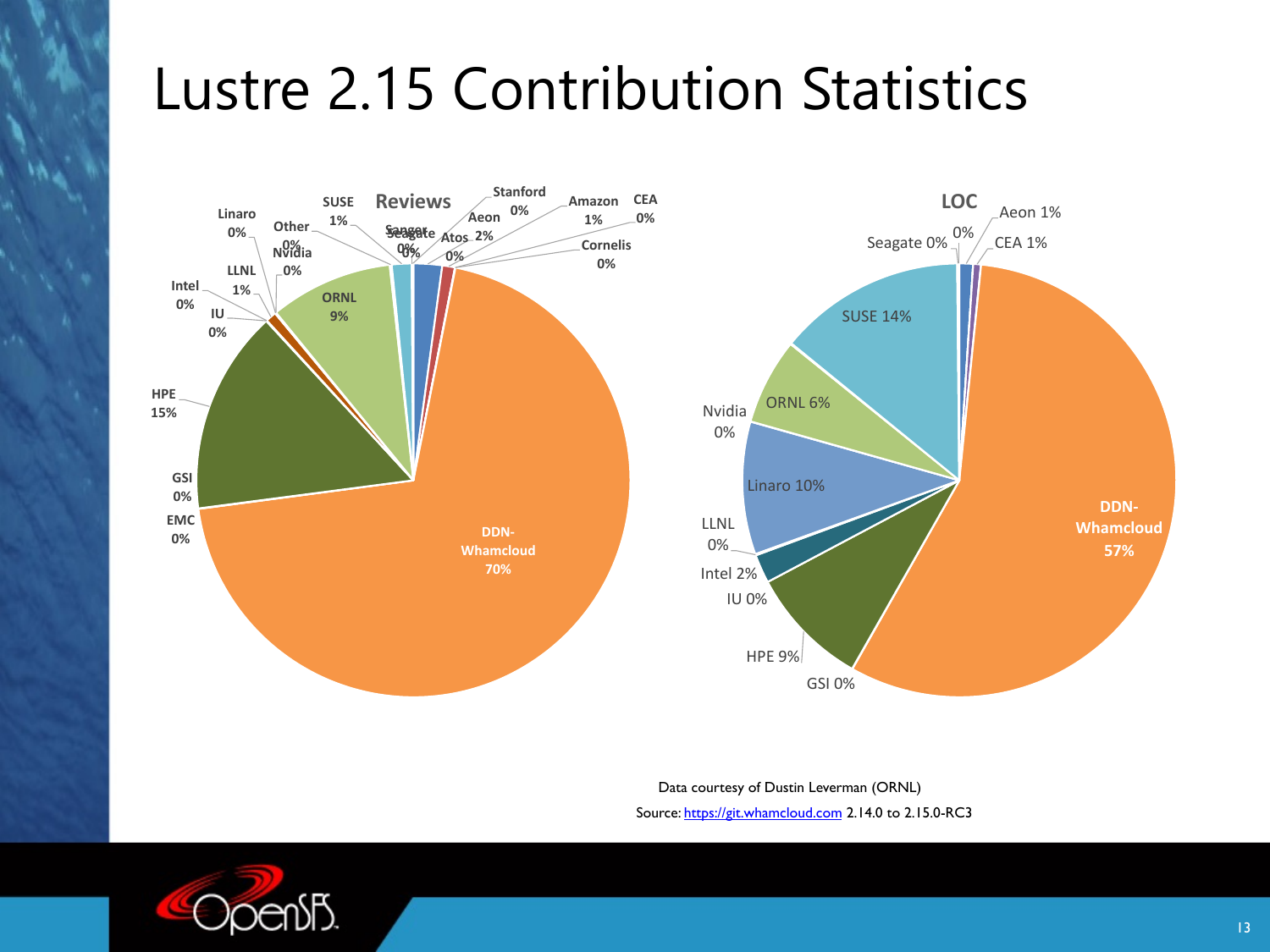# Lustre Community Road



\* Estimates are not commitments and are provided for informational \* Fuller details of features in development are available at http://wiki.lu

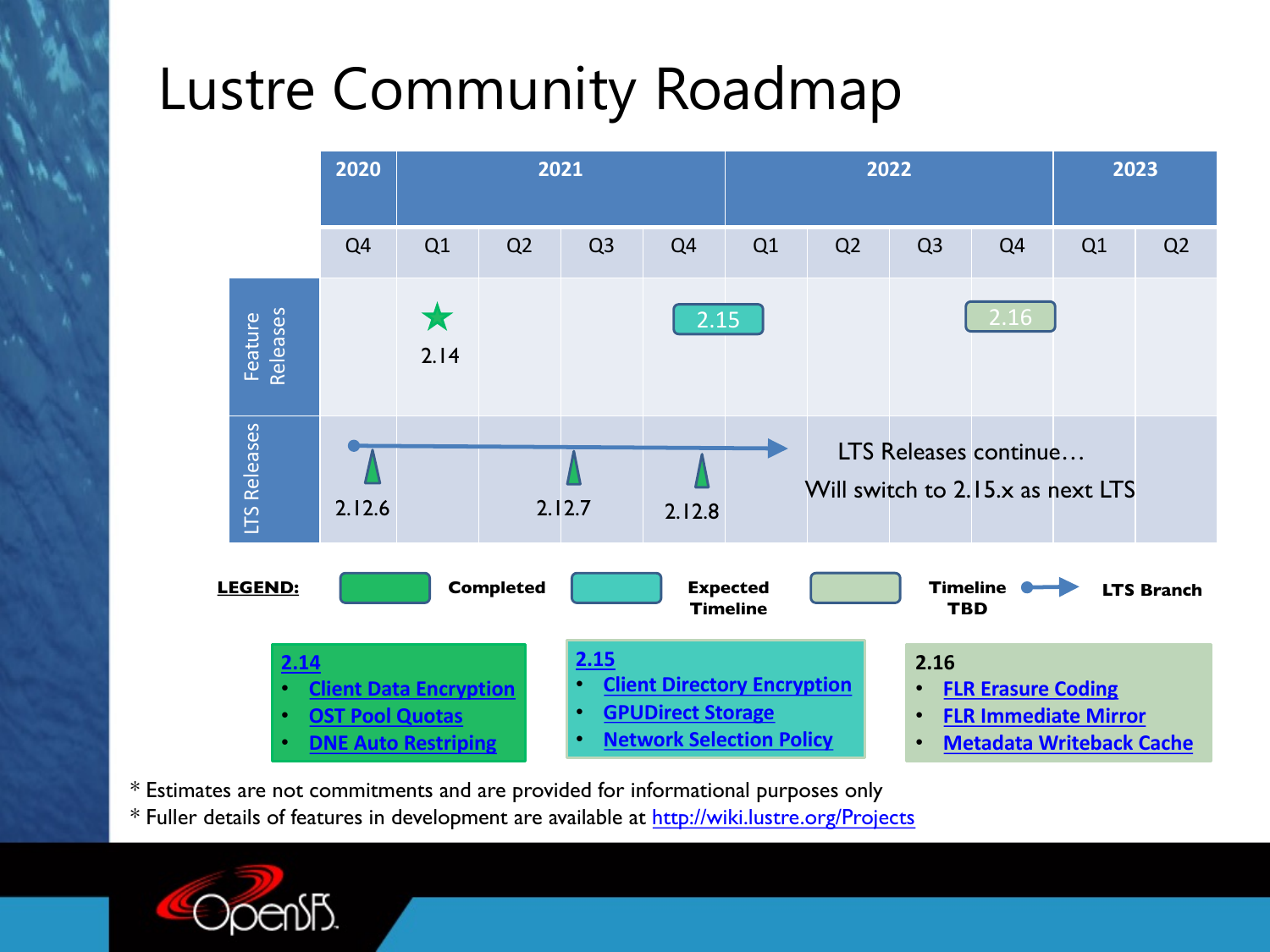

#### Summary

- Lustre 2.15.0 in final stages
- $\cdot$  Lustre 2.12.9/2.15.1 soon to prov
- LWG http://wiki.opensfs.org/Lust